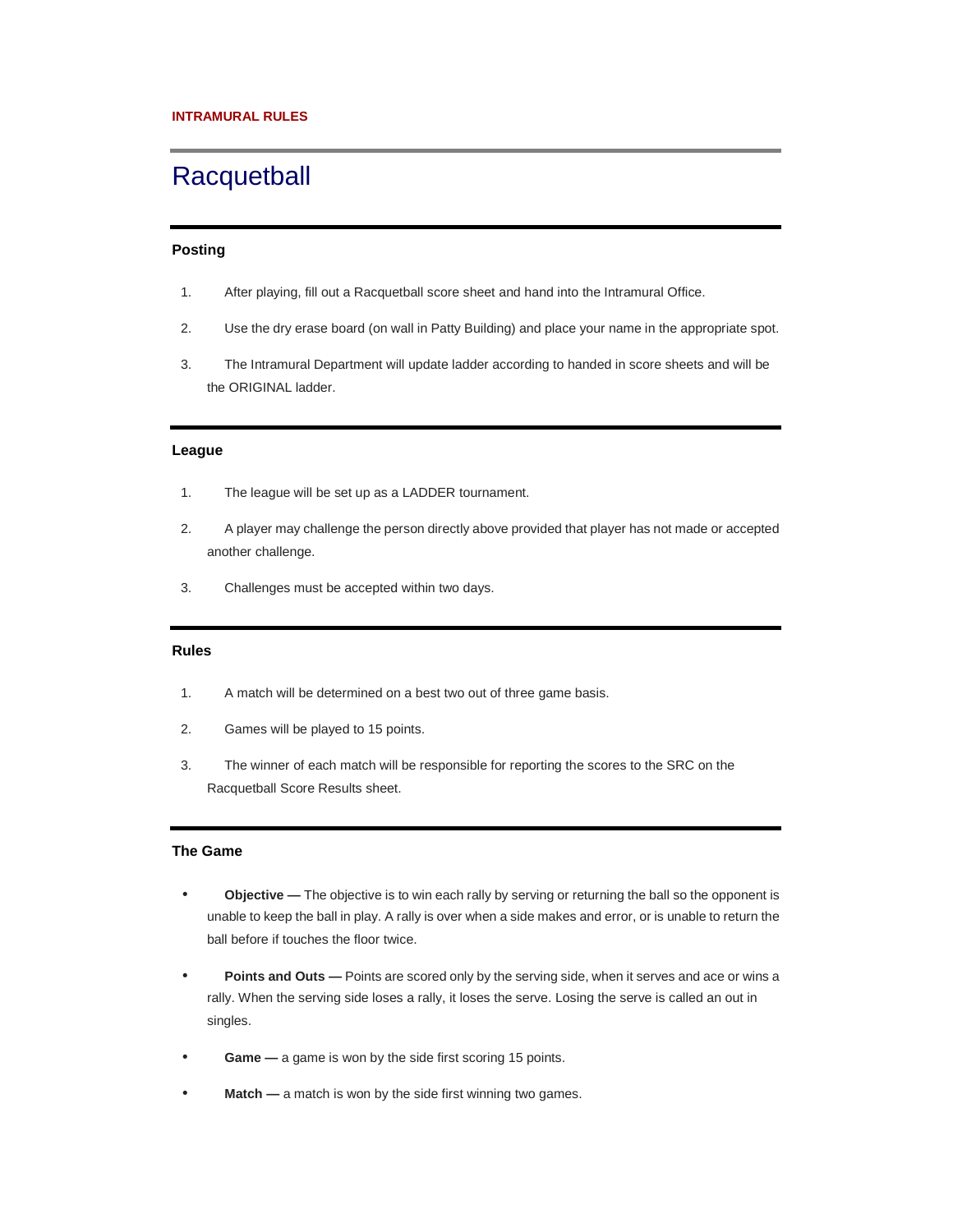# **Play Regulations**

Serve, Generally

- **Order —** The player or side winning the toss becomes the first server and starts the first game. The receiving player or side in the first game shall serve first in the second game. In a tie-breaker it shall be that player accumulating the greatest number of points in the first two games who shall serve first.
- **Place —** The server may serve from any place in the service zone. No part of either foot may extend beyond either line of the service zone. Stepping on the line (but not beyond it) is permitted. Server must remain in the service zone until the served ball passes the short line. Violations are called foot faults.
- **Manner —** A serve is commenced as the ball leaves the servers' hand. The ball must bounce on the floor in their service zone and on the first bounce be struck by the server's racquet so that it hits the front wall and on the rebound hits the floor back of the short line, either with or without touching one of the side walls. A balk serve, or fake swing shall be deemed an infraction and be judged a handout.

#### **Defective Serves**

- **Dead Ball Serves —** A dead ball serve results in no penalty and the server is given another serve without canceling a prior illegal serve.
- **Fault Serves —** Two fault serves results in a handout.
- **Out Serves —** An out serve results in a handout.

# **Dead Ball Serves**

- **Dead Ball Serves —** Dead ball serves do not cancel any previous illegal serve. They occur when an otherwise legal serve:
- **Hits Partner —** Hits the server's partner on the fly on the rebound from the front wall while the server's partner is in the service box. Any serve that touches the floor before hitting the partner in the box is short.
- **Screen Balls —** Passes too close to the server or the server's partner to obstruct the view of the returning side. Any serve passing behind the server's partner and the side wall is an automatic screen.

Note: Screen balls are a judgment call on the part of the referee. Any ball that passes within eighteen inches of the server's body on either side shall be deemed a screen ball. It shall not be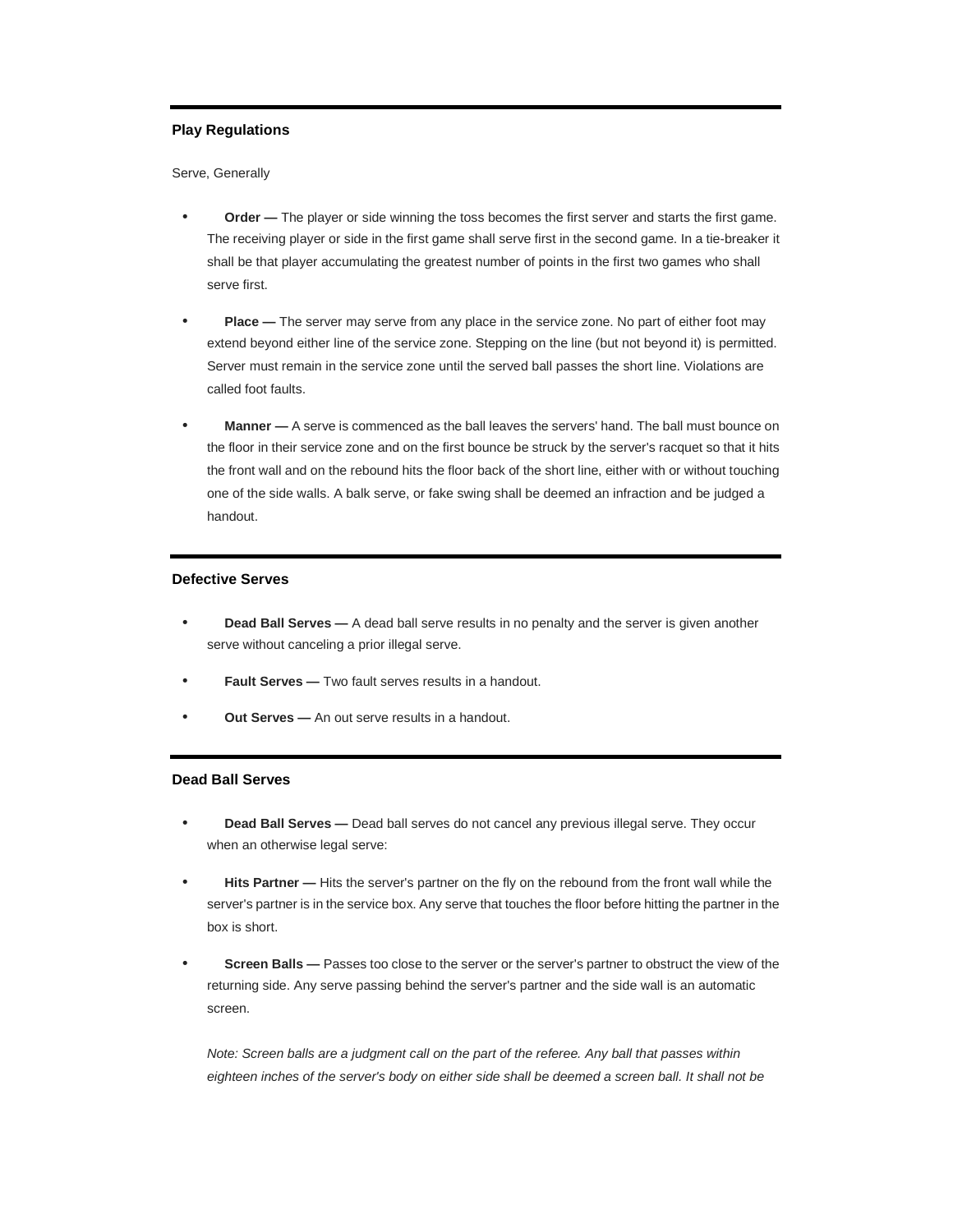ruled a screen if the receiving player is obviously overplaying his position in order to protect his offside.

• **Court Hinders —** Hits any part of the court that under local rules is a dead ball.

#### **Fault Serves**

- **Fault Serves —** The following serves are fault and any two in succession will result in a handout.
- **Foot Faults —** The foot fault results:
	- 1. when the server leaves the service zone before the served ball passes the short line.
	- 2. when the server's partner leaves the service box before the served ball passes the short line.
	- 3. when the server steps over the service or short line.
- **Short Serve —** A short serve is any served ball that first hits the front wall and on the rebound hits the floor in front of the short line either with or without touching one side wall.
- **Three-Wall Serve —** Any ball served that first hits the front wall and on the rebound hits two side walls on the fly.
- **Ceiling Serve —** Any served ball that touched the ceiling after hitting the front wall either with or without touching one side wall.
- **Long Serve —** A long serve is any served ball that first hits the front wall and rebounds to the back wall before touching the floor.

# **Out Serves**

- **Out Serves —** Any one of the following serves results in a handout.
- **Failure of Server —** Failure of server to put the ball into play within ten seconds of the calling of the score.
- **Missed Ball —** Any attempt to strike the ball on the first bounce that results either in a total miss or in touching any part of the server's body other than his racquet.
- **Non-Front Serve —** Any served ball that strikes the server's partner, or the ceiling, floor or side wall, before striking the front wall.
- **Touched Serve —** Any served ball that on the rebound from the front wall touches the server, or touches the server's partner while any part of his body is out of the service box, or the server's partner intentionally catches the served ball on the fly.
- **Out-of-Order Serve —** In doubles, when either partner serves out-of-order. Any points which may have been scored during an out-of-order serve will automatically void with the score reverting to the score prior to the out-of-order serve.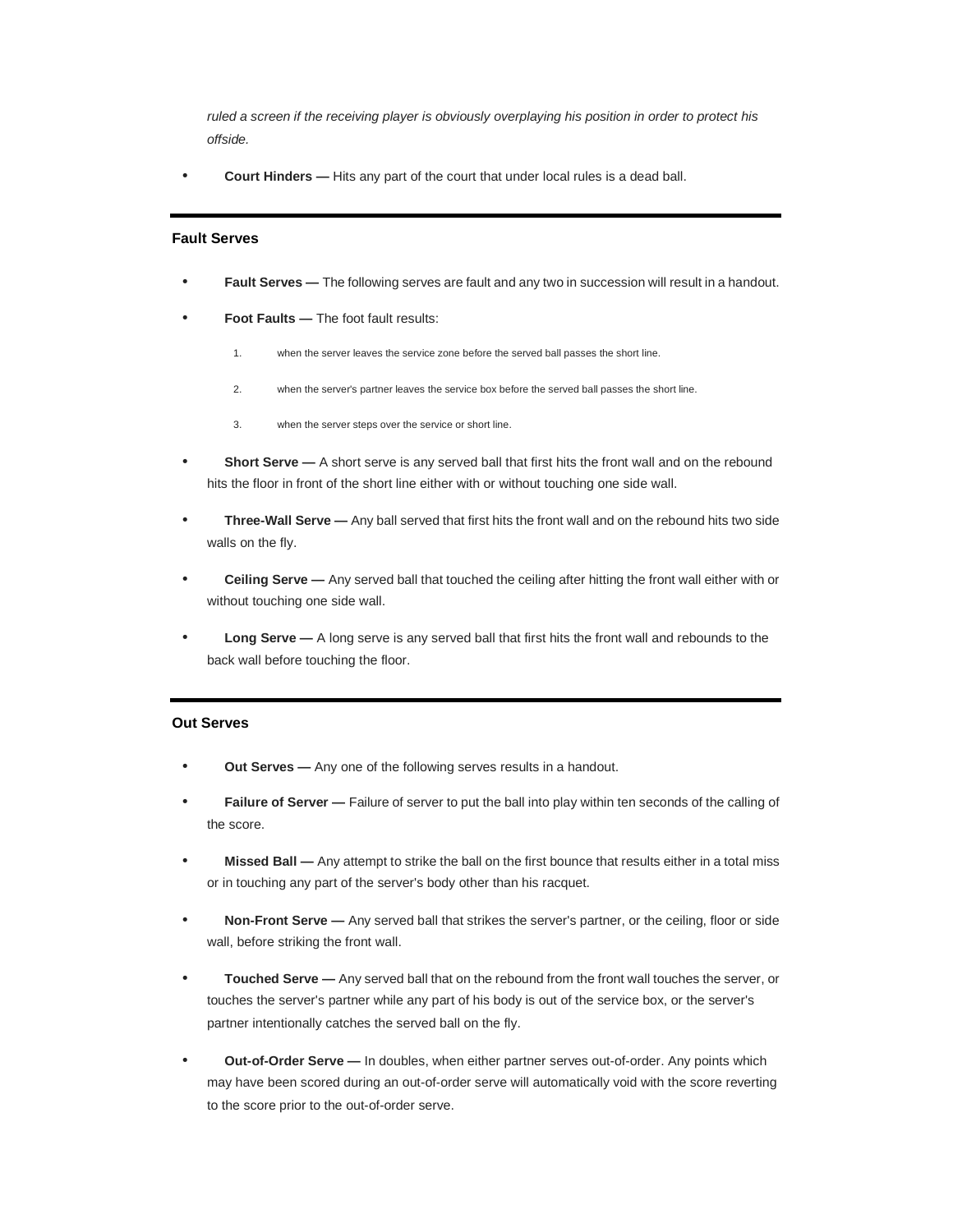- **Crotch Serve —** If the served ball hits the crotch in the front of the wall it is considered the same as hitting the floor and is an out. A crotch serve into the back wall is good and in play. A served ball hitting the side wall crotch beyond the short line is good and in play.
- **Fake or Balk Serve —** A balk serve is defined as a non-continuous movement of the racquet towards the ball as the server drops the ball for the purpose of serving.

# **Return of Serve**

- **Receiving Position —** The receiver(s) must stand at least five (5) feet back of the short line, as indicated by the three (3) inch vertical line on each side wall, and cannot enter into this safety zone until the ball has been served and passes the short line but, if the ball bounces before crossing the five (5) foot short line, the receiver may cross the line and hit the ball after it has bounced. A violation of this line would result in a point for the server.
- **Defective Serve —** To eliminate any misunderstanding the receiving side should not catch or touch a defectively served ball until called or it has touched the floor for the second time.
- **Legal Return —** After the ball is legally served, one of the players on the receiving side must strike the ball with his racquet either on the fly or after the first bounce and before the ball touches the floor the second time to return the ball to the front wall either directly or after touching one or both side walls, the back wall or the ceiling, or any combination of those surfaces. A returned ball may not touch the floor before touching the front wall. It is legal to return the ball by striking the ball into the back wall first, then hitting the front wall on the fly or after hitting the side wall or ceiling.
- **Failure to Return —** The failure to return a serve results in a point for the server.

#### **Rallies**

Each legal return after the serve is called a rally. Play during rallies shall be according to the following rules:

- **One or Both Hands —** Only the head of the racquet may be used at any time to return the ball. The ball must be hit with the racquet in one or both hands, switching hands to hit a ball is an out. The use of any portion of the body is an out.
- **One Touch —** In attempting returns, the ball may be touched or struck only once by one player on the returning side (a carried ball is a ball the rests on his racquet in such a way the effect is more of a sling or throw than a hit and shall be ruled a point or handout as is applicable). In doubles, both partners may swing at, but only one may hit the ball. A violation of this or the preceding rule results in a handout or point.

#### • **Return Attempts —**

1. In singles, if a player swings at but misses the ball in play, the player may repeat his attempt to return the ball until it touches the floor for the second time.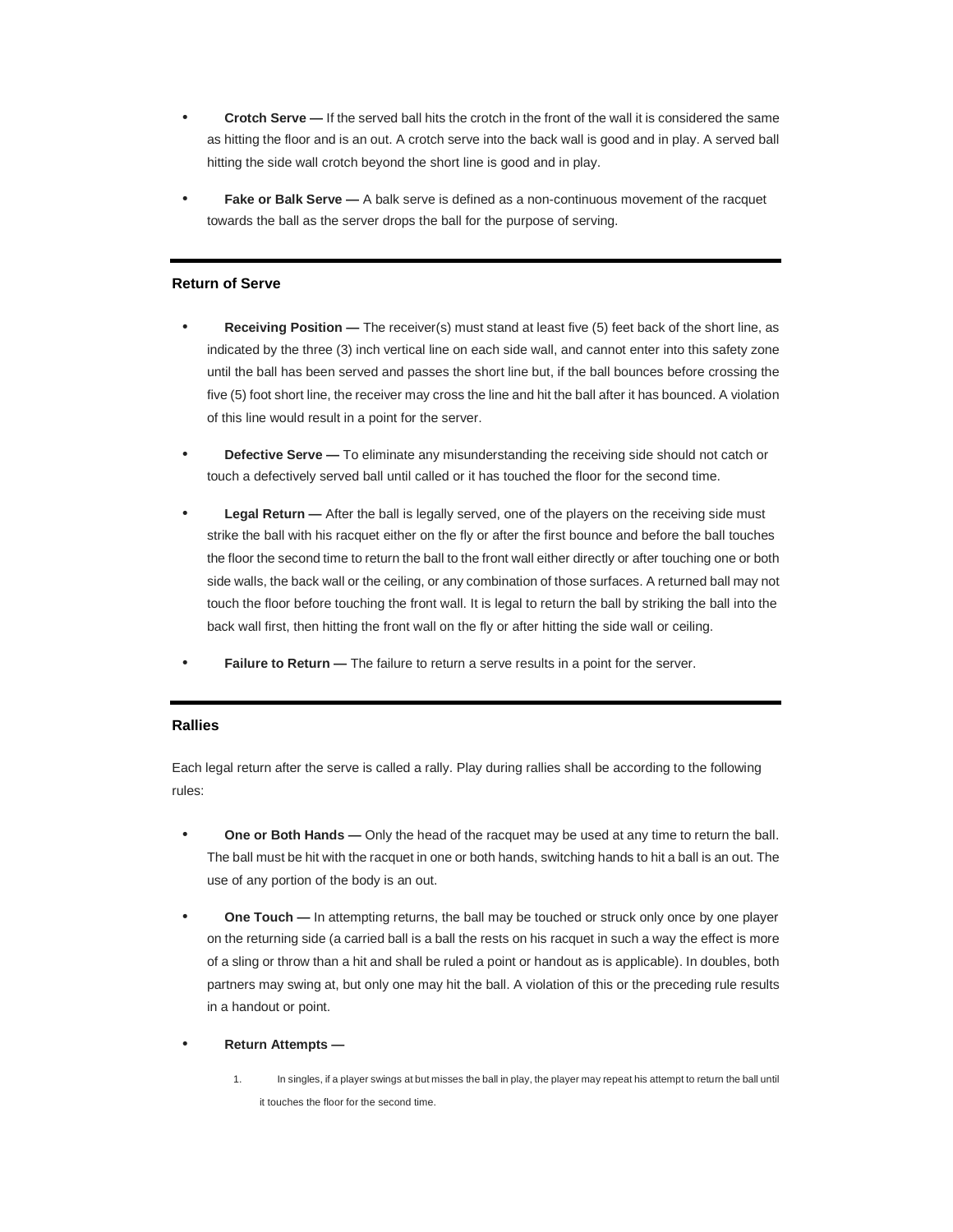- 2. In doubles, if one player swings at but misses the ball, both he and his partner may make further attempts to return the ball until it touches the floor the second time. Both partners on the side are entitled to return the ball.
- 3. In singles or doubles, if a player swings at but misses the ball in play and in his/hers, or his/hers partner's attempt again to play the ball there is an unintentional interference by an opponent it shall be a hinder.

# **Dead Ball Hinders**

- **Dead Ball Hinders —** Hinders are two types dead ball and avoidable, Dead Ball Hinders as described in this rule result in the point being replayed.
- **Situations —** When called the following are dead ball hinders:
	- A. Court Hinders. Hits any part of the court which under local rules is a dead ball.
	- B. Hitting Opponent. Any returned ball that touches an opponent on the fly before it returns to the front wall.
	- C. Body Contact. Any body contact with an opponent that interferes with seeing or returning the ball.
	- D. Screen Ball. Any ball rebounding from the front wall close to the body of a player on the side which just returned the ball, to interfere with or prevent the returning side form seeing the ball.
	- E. Straddle Ball. A ball passing between the legs of the player on the side which just returned the ball, if there is no fair chance to see or return the ball.
	- F. Other Interference. Any other unintentional interference which prevents an opponent from having a fair chance to see or return the ball.
- **Effect** A call of a hinder stops the play and voids situation following, such as the ball hitting a player. The players themselves can call a hinder while holding up their swing, such a call should be made immediately.
- **Avoidance —** While making an attempt to return the ball, a player is entitled to have a direct path to the ball and an unobstructed view of the ball after it leaves the front wall. It is incumbent upon the players to give their opponents a free, uninhibited swing at the ball. This applies in doubles as well. It is not a hinder when one player interferes with their team-mate.

#### **Avoidable Hinders**

- **Avoidable Hinders —** An avoidable hinder results in an out or a point depending upon whether the offender was serving or receiving.
- **Failure to Move —** Does not move sufficiently to allow opponent his shot.
- **Blocking —** Moves into a position effecting a block, on the opponent about to return the ball, or, in doubles, one partner moves in front of an opponent as his partner is returning the ball.
- **Moving into the Ball —** Moves in the way and is struck by the ball just played by his opponent.